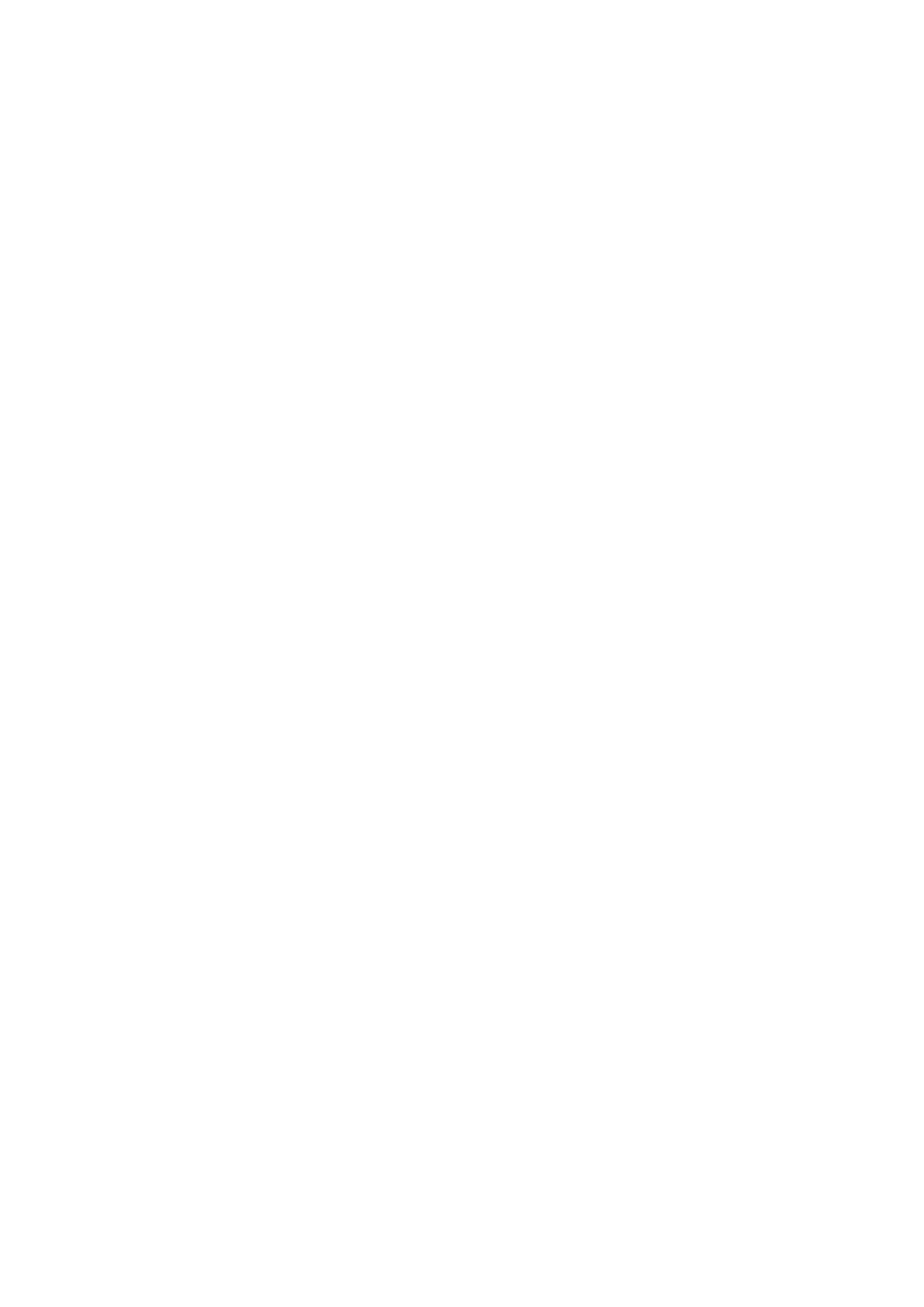#### *Adopted by the Board of Directors on 14 March 2019 Effective as from 14 March 2019*

#### **1. Application of Code**

This Code of Conduct (hereafter "the Code") applies upon acceptance of their mandate to the members of the Management Committee of the European Investment Bank ("the Bank") and, where specifically provided for, to the former members of the Management Committee. It sets out the rules applicable in matters of professional ethics and behaviour.

#### **1.1 Values to be promoted**

The members of the Management Committee are committed to supporting the objectives of the Bank.

The foregoing imposes certain duties and obligations: members of the Management Committee are expected to commit themselves to the Bank's objectives, to act loyally, honestly and impartially and to subscribe to high standards of professional ethics.

Members of the Management Committee shall discharge their professional duties diligently, efficiently and to the best of their abilities.

The Bank aims to provide a positive working environment that enables and encourages all colleagues to work together in a culture of mutual support and cooperation. Within this environment, members of the Management Committee must behave courteously and respectfully towards their colleagues, members of the other governing bodies of the Bank, staff members, anyone whom they come into contact with during the discharge of their duties and shall, at all times, maintain an attitude consistent with the international character of the Bank.

Members of the Management Committee are expected to behave in an exemplary fashion as regards adherence to the rules and principles laid down in the Code.

# **1.2 Equal opportunities**

The Bank is an employer which guarantees equal opportunities and ensures respect for the dignity of its employees.

#### **1.3 Non-tolerance of discrimination**

This Code is intended to set the highest standards as regards the non-tolerance of discrimination. In their dealings with Bank staff, or with members of the Bank's governing bodies, members of the Management Committee shall refrain from any form of discrimination prohibited by the EU Treaties and the Charter of Fundamental Rights of the European Union.

#### **1.4 Basic standards of conduct**

In discharging their duties to the Bank, members of the Management Committee are, in particular, required to:

- comply with applicable laws and regulations;
- comply with the rules, policies and guidelines adopted by the Bank, such as the Code of good administrative behaviour for the staff of the Bank in its relations with the public and the Policy on Dignity at Work;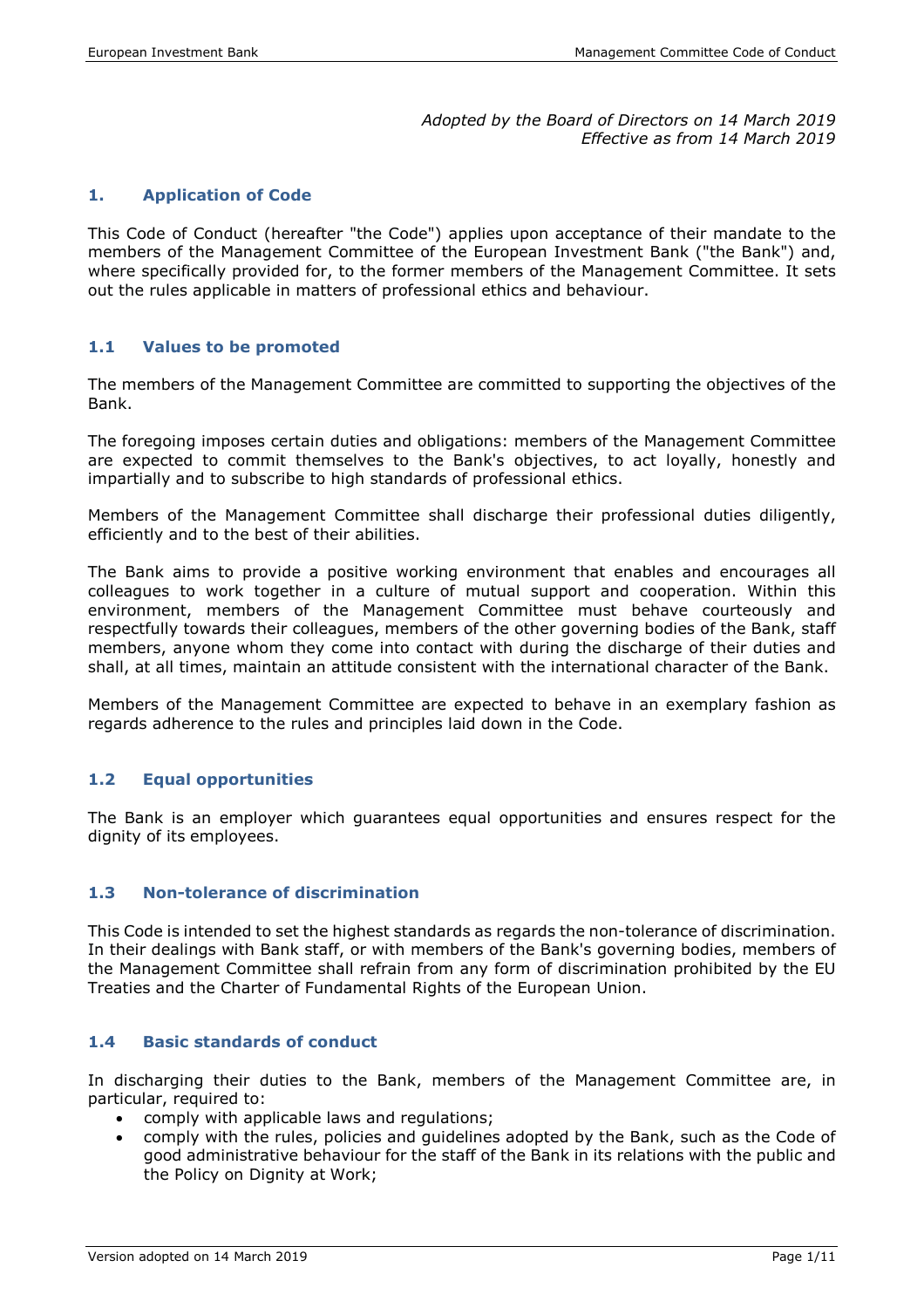- act, in all circumstances, in the exclusive interest of the Bank, without allowing themselves to be influenced by personal interests or relationships;
- avoid any situation which may give rise to a conflict of interest;
- respect the obligation of confidentiality in respect of information received in the course of their duties and shall continue to be bound by this obligation after termination of their mandate;
- refrain from overstepping the powers conferred upon them and respect the rules on authorised signatures;
- remain fully responsible for the duties delegated by them to others and exercise adequate supervision and monitoring;
- respect the dignity and private lives of their colleagues, members of the other governing bodies of the Bank, staff members, and anyone whom they come into contact with during the discharge of their duties to the Bank;
- make use of the Bank's name and resources only in the interest of the Bank.

# **1.5 Independence**

In the course of their activities at the service of the Bank, members of the Management Committee shall:

- be completely independent in the performance of their duties and not accept instructions from any government or other entity or person external to the Bank;
- not accept a financial benefit in any Bank transaction in any form (compensation, commission, favourable buying or selling arrangements, gift or other);

The members of the Management Committee may:

- maintain overall responsibility for institutional relations with their constituencies and contribute to business development in the interest of the EIB;
- not use their position or authority in this capacity to be involved in individual project negotiations and implementation.

# **1.6 Confidentiality and data protection**

Members of the Management Committee are bound by the obligation of confidentiality in respect of information received in the course of their duties, in accordance with the relevant EIB rules, policies and guidelines. They shall continue to be bound by this obligation after termination of their mandate.

This obligation is expressed in particularly strict terms. It reflects the banking nature of the Bank and serves to establish relations of trust with its borrowers and other business partners.

Specific measures shall be taken to ensure respect for the confidentiality of personal data, in particular to guarantee access to such information to the individuals concerned and, where appropriate, the right to make corrections, in accordance with the principles laid down in the Regulation on the protection of individuals with regard to the processing of personal data by the EU institutions and bodies and on the free movement of such data $1$ .

# **1.7 Proceedings before ECC**

The Ethics and Compliance Committee ("ECC") shall rule on any matter related to conflicts of interest, activities not connected to the Bank's work and activities during the cooling-off period under this Code. Decisions by the ECC are taken in line with the operating rules of the ECC,

l

<span id="page-3-0"></span><sup>&</sup>lt;sup>1</sup> At present Regulation (EC) No 45/2001, OJ L 8/1 of 12 January 2001 as amended and supplemented from time to time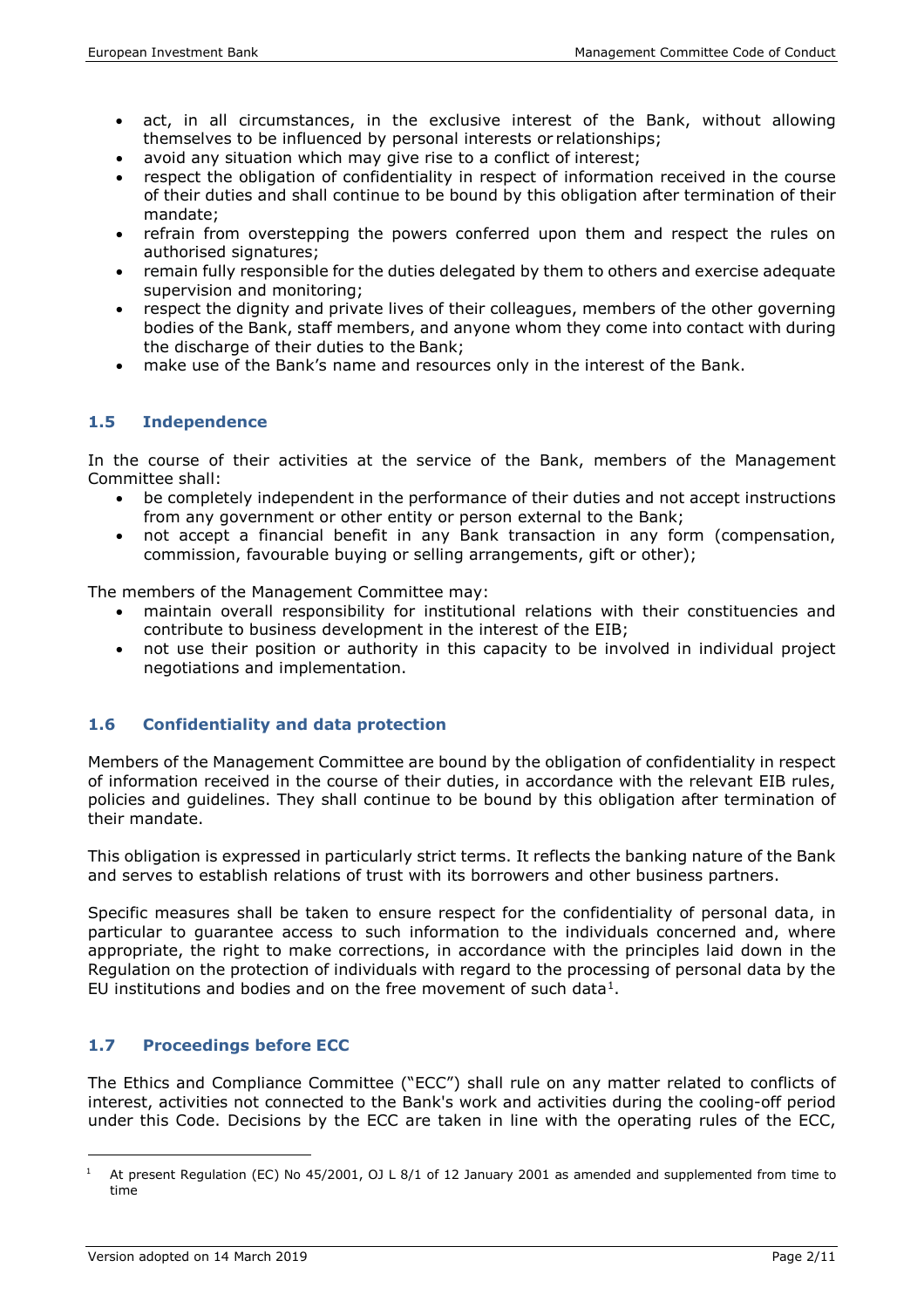which shall be binding upon a Member of the Management Committee immediately upon acceptance of their mandate.

# **1.8 Conflict of interest**

Members of the Management Committee shall avoid any situation which may give rise to a conflict of interest<sup>2</sup>. Conflicts of interest arise where private or personal interests may influence or appear to influence the impartial and objective performance of their duties. Private or personal interests include any actual or potential advantage for themselves, their families, their other relatives or their circle of friends and acquaintances.

In particular, should members of the Management Committee be personally related directly or indirectly to or have an interest in a likely beneficiary of a Bank operation, it shall be their duty to declare so immediately to the ECC and, pending the ECC decisions, abstain from taking part in any Bank activity that is connected to their private or personal interests. They shall also make such declaration should the relationship or interest arise subsequently to the operation concerned.

Members of the Management Committee finding themselves in a situation which may result in or be perceived as resulting in a conflict between their interests and those of the Bank shall request an ECC decision and, pending the ECC decision, abstain from taking part in any Bank activity that may result in or be perceived as resulting in a conflict between their private or personal interests and those of the Bank.

# **1.9 Personal advantages**

Members of the Management Committee may not use their decision-making power, influence, the professional information they possess or their position as members of the Bank's Management Committee to gain personal advantages of any kind. This does not apply to:

- advantages available to the public in general;
- advantages available to members of the Management Committee under specific regulations;
- advantages for members of the Management Committee agreed by the Bank with a third party.

# **1.10 Inside information - insider dealing**

Members of the Management Committee who have direct or indirect access to Inside Information, as defined below, or are in possession of Inside Information in respect of:

- the Bank;
- one or more companies or bodies which entertain direct or indirect relations with the Bank; and
- securities of any kind whether issued by these companies/bodies or by the Bank.

shall not<sup>[3](#page-4-1)</sup>:

• disclose such Inside Information to any other person unless such disclosure is made in

<span id="page-4-0"></span><sup>1</sup> Situations of this kind may be many and varied: they include, but are not limited to, negotiating or working with a consultant who is a relative or who employs or might employ a relative; appraising a loan application from a company within which members of the Management Committee enjoy or can avail themselves of significant personal ties or interests.

<span id="page-4-1"></span><sup>3</sup> Members of the Management Committee shall respect the EU rules and guidelines, in particular Directive 2003/6/EC on insider dealing and market manipulation and Commission Directive 2004/72/EC, and any other legislation on insider trading and market abuse in force and amended from time to time. Contravention of such legislation, rules or guidelines may constitute a criminal offence.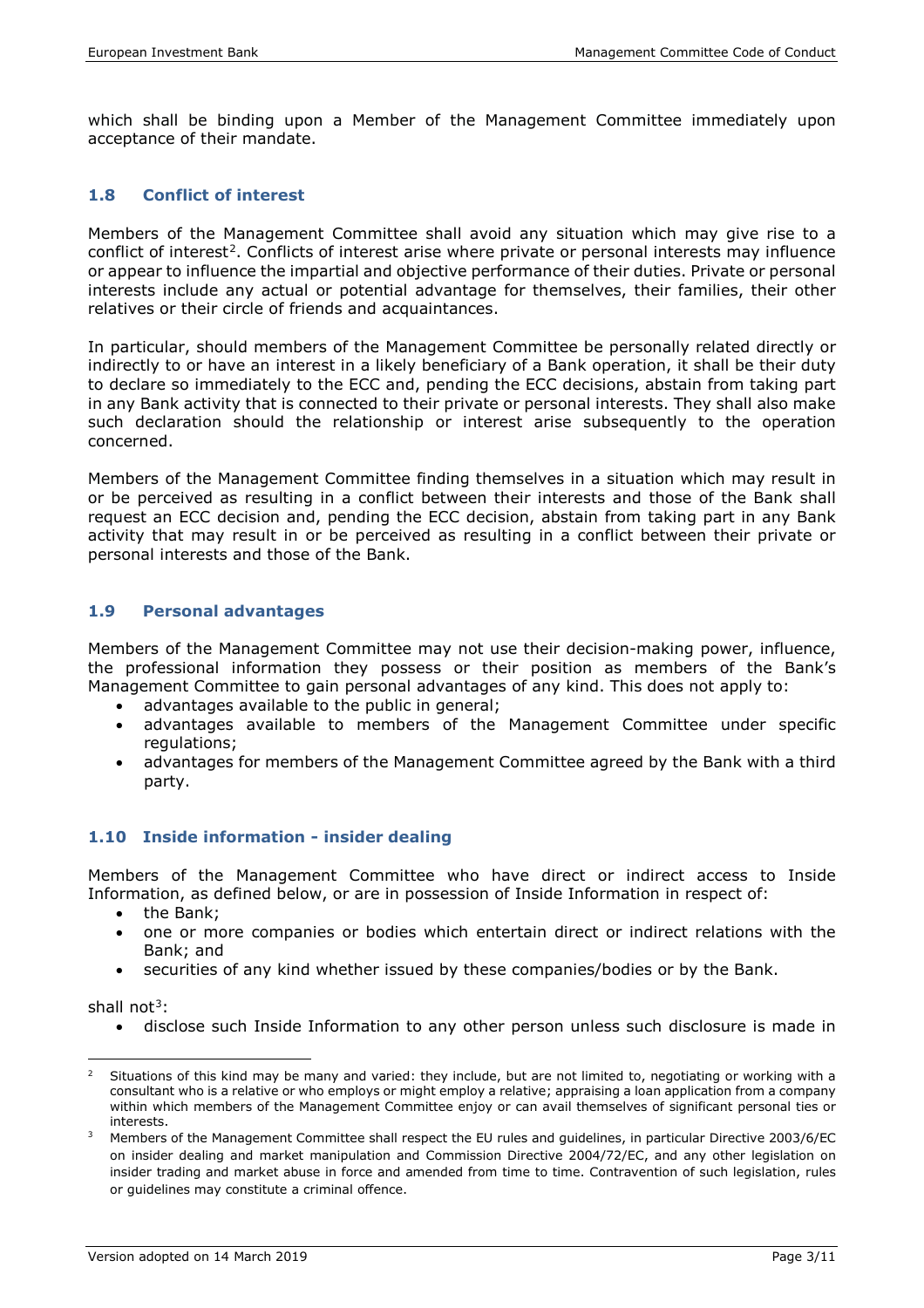the normal exercise of their duties at the service of the Bank on a strict "need-to-know" basis;

• use, either directly or indirectly, such Inside Information in order to carry out, recommend or advise against transactions involving Financial Interests, as defined below, in the companies/securities in question, for their own account or for that of third parties.

"Financial Interests" means any right to receive interest, dividends, capital appreciation, fees or other payment or monetary or in-kind benefit;

"Inside information" means information of a precise nature which has not been made public/is not otherwise publicly available, relating to:

- the Bank;
- one or more companies or bodies which entertain direct or indirect relations with the Bank; and
- securities of any kind whether issued by these companies/bodies or by the Bank;
- which, if made public, would be likely to have a significant effect on the price of these securities/a material impact on the market value of either Bank securities or the securities of any of these companies/bodies.

# **1.11 Private investments**

Members of the Management Committee shall at all times manage their private financial affairs with full respect for and in compliance with the provisions of the Code. They shall consider the interests of the Bank and make sure that the Bank does not incur a reputation risk as a result of their management of their private financial affairs.

In particular, when managing their private investments, members of the Management Committee shall:

- comply with the provisions on Inside Information in Article 1.10 above;
- avoid any potential, actual or apparent conflict of interest; and
- not compromise the independence of judgment or action required in the performance of their duties at the service of the Bank.

# **1.12 Professional versus private transactions**

Members of the Management Committee may not avail themselves of official channels of communication or professional Bank contacts in order to manage their personal affairs. This prohibition is intended to avoid any risk of confusion between professional and private transactions.

#### **1.13 Management Committee declarations**

Each member of the Management Committee must complete a Declaration of Interest pursuant to applicable procedures and send it to the CCO in a sealed envelope bearing the reference "Declaration of Interest", the name of the person making the declaration, his/her signature and the date of the declaration in the back.

The Declaration of Interest shall be made no later than 30 days following appointment and must be updated:

- annually, no later than 31 January of each year. The Human Resources Department will circulate to all members of the Management Committee a reminder for the annual update; and
- upon the occurrence of any material change and within 30 days following the occurrence of the said material change.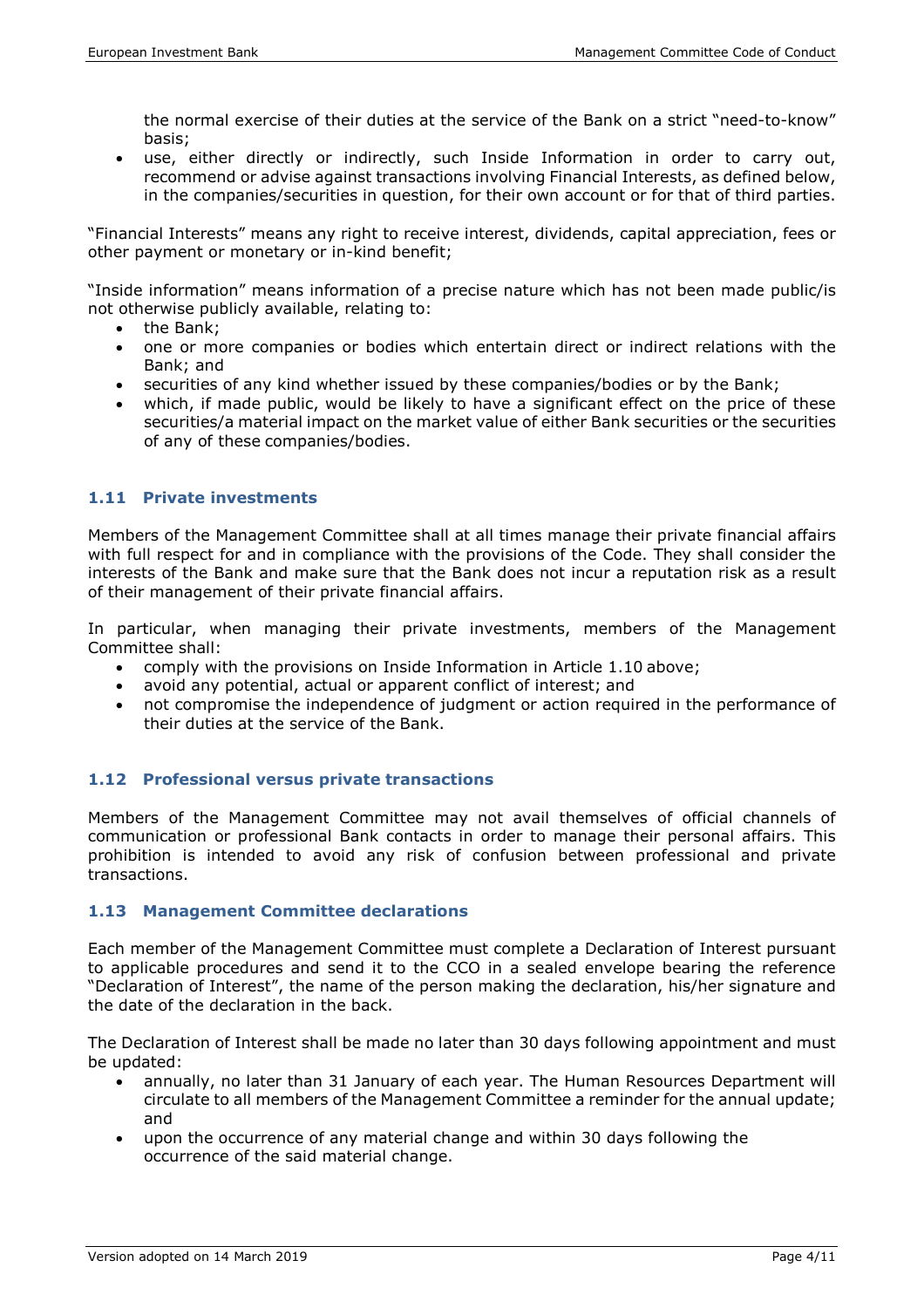The Declaration of Interest shall include to the best of the knowledge of the Management Committee member the activities and holdings of spouse/partner<sup>[4](#page-6-0)</sup> that might entail a conflict of interest.

The Declarations of Interest of the members of the Management Committee will be published on the Bank's website.

#### **1.14 Decorations and honours**

Members of the Management Committee shall notify the ECC of any decoration, prize or honour awarded to them. Should a prize include a sum of money or valuables, it should be donated to the charity of their choice.

#### **1.15 Gifts and other advantages**

Members of the Management Committee shall not apply for, receive or accept from any source outside the Bank any advantage, direct or indirect, which is or may appear in any way connected with their mandate at the Bank.

This rule is designed, first and foremost, to protect the Management Committee members' integrity, protect the Bank's reputation and enhance transparency. It covers both tangible items (goods and services), as well as invitations of a non- professional nature and similar benefits, possibly extended also to the member of the Management Committee's family ("gift").

Members of the Management Committee are, therefore, advised to discourage a priori the offer of any gift having more than a *token value[5](#page-6-1)* (i.e. those of negligible value such as diaries, calendars, minor articles of office stationery and the like may, of course, be accepted without problem). Potential recipients must make this procedure known to persons who have expressed the intention of offering them any gift.

Nevertheless, it is acknowledged that in some cases refusal might prove embarrassing to the donor, given differences in business culture or particular circumstances. In such cases the member of the Management Committee may accept the gift in the name of the Bank subject to the final decision by the CCO.

Members of the Management Committee receiving a gift above a *token value* shall, as soon as is practicable after receipt thereof and irrespective of the nature of the gift, make a written declaration to the CCO, using the form provided for this purpose.

In the event that the value of the gift cannot be indicated pursuant to publicly available market values or is above a *significant value* the CCO, after having considered all the circumstances of the case, may ask the person concerned:

- to surrender the gift to the Bank for inventory as Bank's property in accordance with the relevant rules and regulations;
- to refuse and, if already received, return the gift.

The above-mentioned token and significant values are set at regular intervals by the CCO, in consultation with the Director of HR, and are duly communicated within the Bank. A record will be kept of the number of gifts from the same source during any particular year.

<span id="page-6-0"></span> <sup>4</sup> Partners as defined in Section 16 Final provisions of EIB Staff Rules as amended and supplemented from time to time

<span id="page-6-1"></span><sup>5</sup> As at 1 May 2011, *token value* means EUR 50 or below, and *significant value* means above EUR 150, or any other amount as from time to time communicated by the Chief Compliance Officer. For a value between EUR 50 and EUR 150 a declaration needs to be made to the Chief Compliance Officer.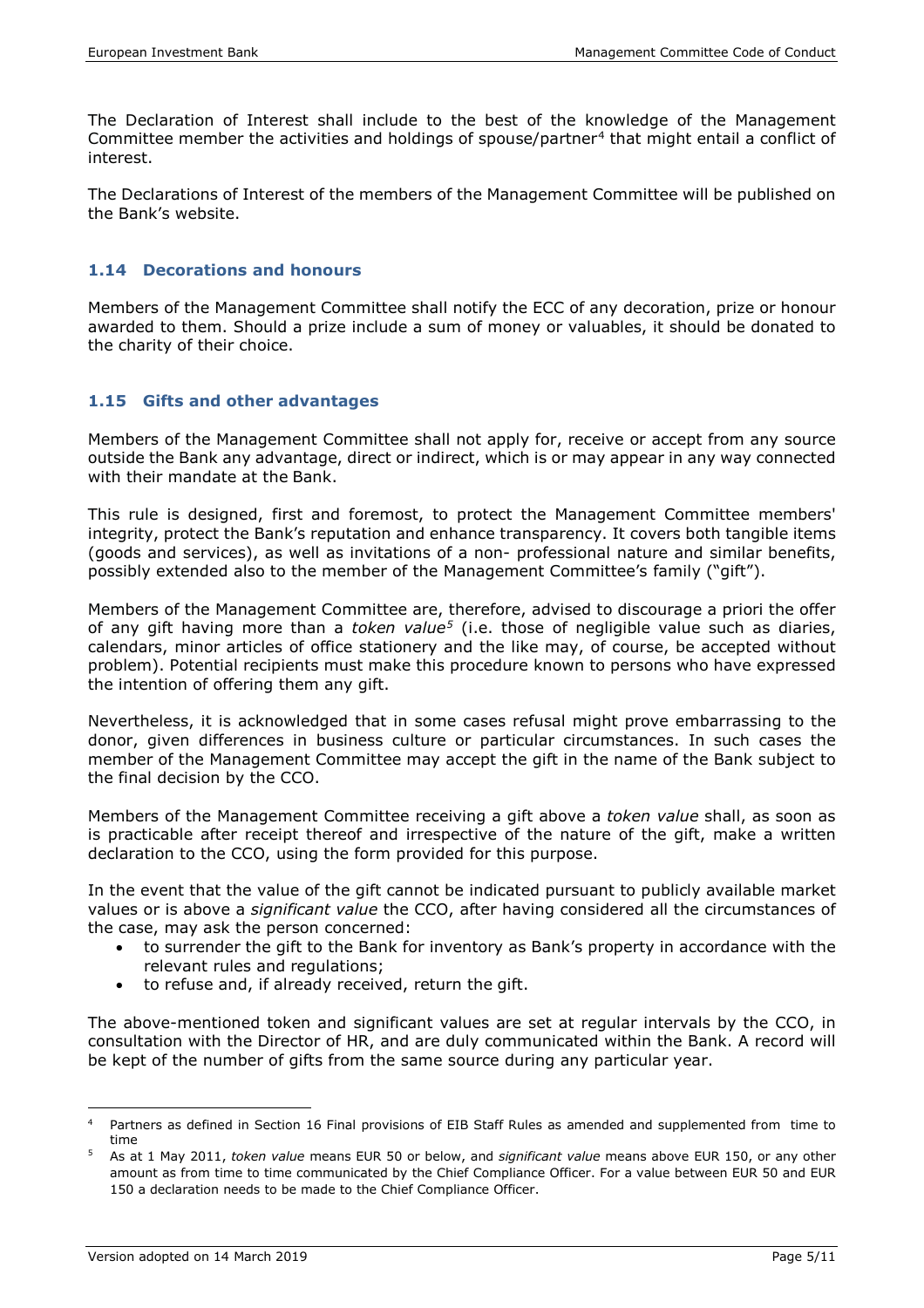Meals, refreshments and receptions in the course of a meeting or other business occasion may normally be accepted, provided that:

- they are unsolicited;
- the purpose is strictly business-related;
- the attendance is related to the duties of the member of the Management Committee;
- the level of expense is reasonable and customary in the context of the business relationship;
- the frequency of such invitations from the party in question is not excessive with regard to the business relationship.

In case of participation in events or exhibitions which are manifestly commercial and where the organiser pays travel and accommodation expenses, the CCO shall be consulted beforehand and the benefit as well as appropriate justification to the Bank must be clearly stated.

#### **1.16 Indebtedness**

Any member of the Management Committee who contracts a debt with a company or organisation with which he/she entertains relations on behalf of the Bank or who, generally, finds him/herself in straitened financial circumstances or excessive indebtedness shall report such facts forthwith to the CCO.

#### **1.17 Whistle-blowing**

#### **a) Duty to report**

Members of the Management Committee are required to report any suspected or presumed incidents of illegal behaviour in the activities of the Bank or of serious misconduct or serious infringement of the Bank's rules, policies or guidelines, or any action that is or could be harmful to the mission or reputation of the Bank ("irregularities"). The Bank's whistle-blowing policy and provisions from time to time in force shall apply to the members of the Management Committee<sup>6</sup>. If the use of the reporting procedures laid down in the Bank's whistle-blowing policy and procedures is not appropriate in view of the circumstances or nature of the incidents members of the Management Committee shall report the matter to:

- the ECC for alleged irregularities related to conflict of interest, activities not related to the Bank's work and activities during the cooling-off period;
- the Inspector General for alleged irregularities related to fraud, corruption, coercion, collusion, money laundering/financing of terrorism. For cases of alleged fraud, corruption, coercion, collusion or any other activity that is detrimental to the interests of the EU, the whistleblower may also inform the Secretary General or OLAF directly<sup>6</sup>;
- the Chairman of the Audit Committee for all other matters.

Members of the Management Committee are required to cooperate in any official investigation, audit or similar request in connection with the relevant facts.

# **b) Confidential treatment and protection**

The Bank will ensure confidential treatment for and refrain from any retaliation or reprisal action against members of the Management Committee who make *bona fide* reports on the alleged irregularities. In so doing, the Bank will ensure that members of the Management Committee who have made such bona fide reports enjoy assistance and protection in accordance with its duty of care.

l

<span id="page-7-0"></span><sup>6</sup> In particular, under the Board of Governors' decision on measures to combat fraud, the whistleblower may also inform the Secretary General or OLAF directly (see Board of Governors decision "OLAF: decision on measures to combat fraud", August 2004)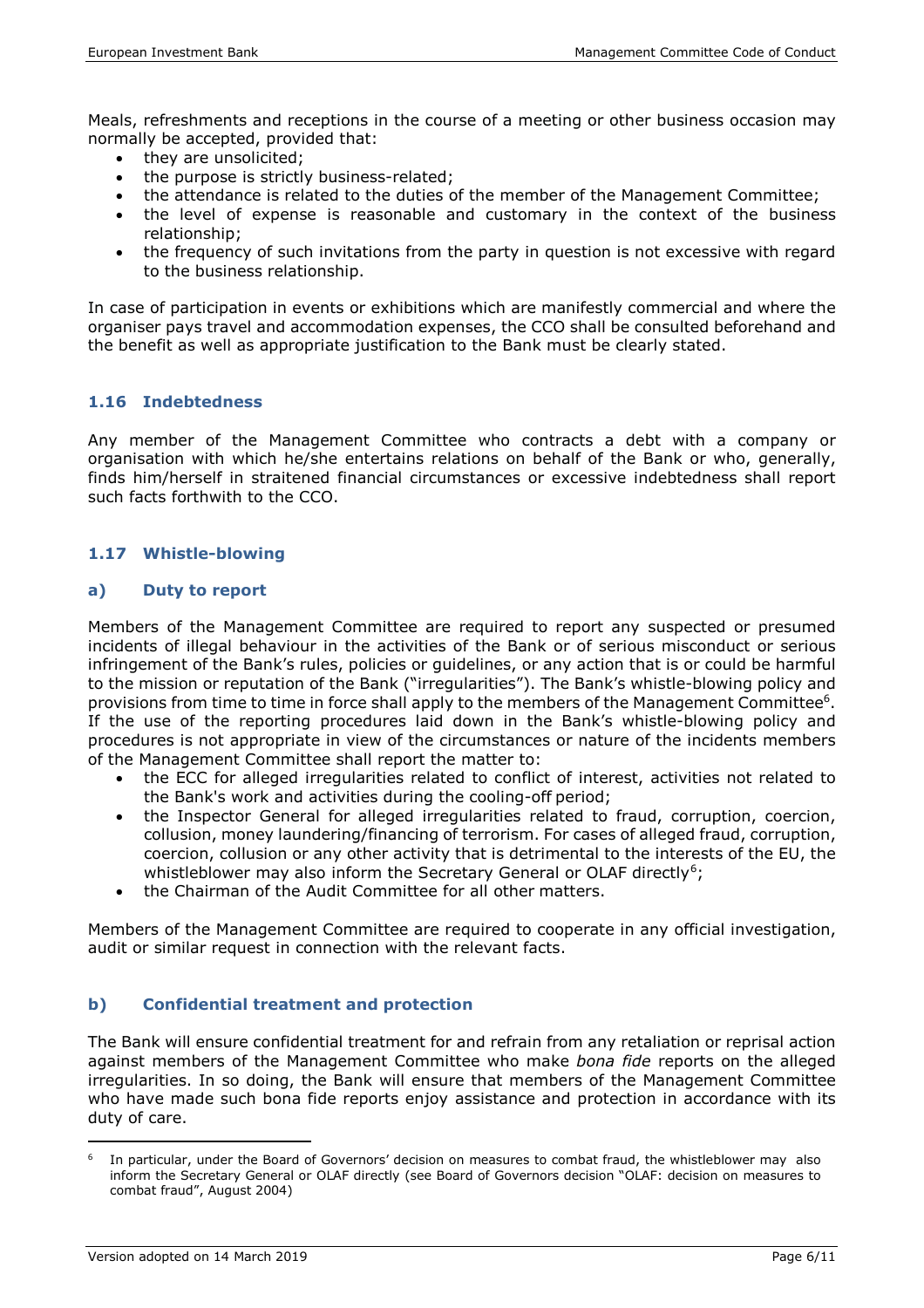# **2. Activities connected to the Bank's work**

Activities connected to the Bank's work are activities performed by members of the Management Committee in the discharge of their professional duties.

Members of the Management may be authorised or appointed by the Bank in their personal capacity or as representatives of the Bank to perform any activity in the interest of the Bank, provided that the following conditions are met:

- the Management Committee declares that such activities are in the interest of the Bank;
- the activity concerned allows the members of the Management Committee full and proper discharge of their duties and responsibilities in the Bank;
- the members of the Management Committee will surrender to the Bank any financial benefit linked to the activity concerned;
- When designated, nominated, proposed or appointed by the Bank, the members of the Management Committee shall terminate such activities at the same time as their mandates as member of the Management Committee.

As these activities are connected to the Bank's work, they are not subject to authorisation by the ECC. However, the Management Committee will present an annual report to the Board that will list such activities for each member of the Management Committee.

# **3. Activities not connected to the Bank's work**

Members of the Management Committee shall devote their working activities to the service of the Bank in order to ensure a full and proper discharge of their duties and responsibilities while in the service of the Bank.

Before committing to any activity not connected to the Bank's work other than those provided for in Articles 3.1, 3.2 and 3.3, members of the Management Committee, either during their period in office or during the cooling-off period, shall seek the ECC's approval. The ECC may impose terms and conditions in relation to the pursuit of any such activity and may revoke at any time its authorisation in connection with such activity.

Apart from other relevant EIB rules, policies and guidelines from time to time in force members of the Management Committee undertaking an activity not connected to the Bank's work, in particular activities laid down in 3.1 and 3.2, shall respect the following provisions:

- (i) the activity shall not be perceived as affecting the independence of judgement or decision of the Management Committee member;
- (ii) the activity shall still allow the Management Committee members to ensure a full and proper discharge of their duties and responsibilities in the Bank;
- (iii) the activity shall not be perceived as being harmful or embarrassing to the mission or reputation of the Bank or in any case contrary to the interests of the Bank;
- (iv) the activity shall not be perceived as resulting in a conflict between the personal interest of a member of the Management Committee and the interests of the Bank.

# **3.1 Activities in favour of foundations or charitable associations**

Members of the Management Committee are entitled to contribute their time or money as a form of private and leisurely activity to foundations or similar bodies promoting artistic, charitable, cultural, educational, philosophical, religious or sport activities on a non-remunerated basis. All such non-remunerated activities, including ordinary and honorary memberships, shall not be declared and are not subject to the authorisation of the ECC, but shall be declared to the Chief Compliance Officer. Any such activities shall under no circumstances involve any risk of a conflict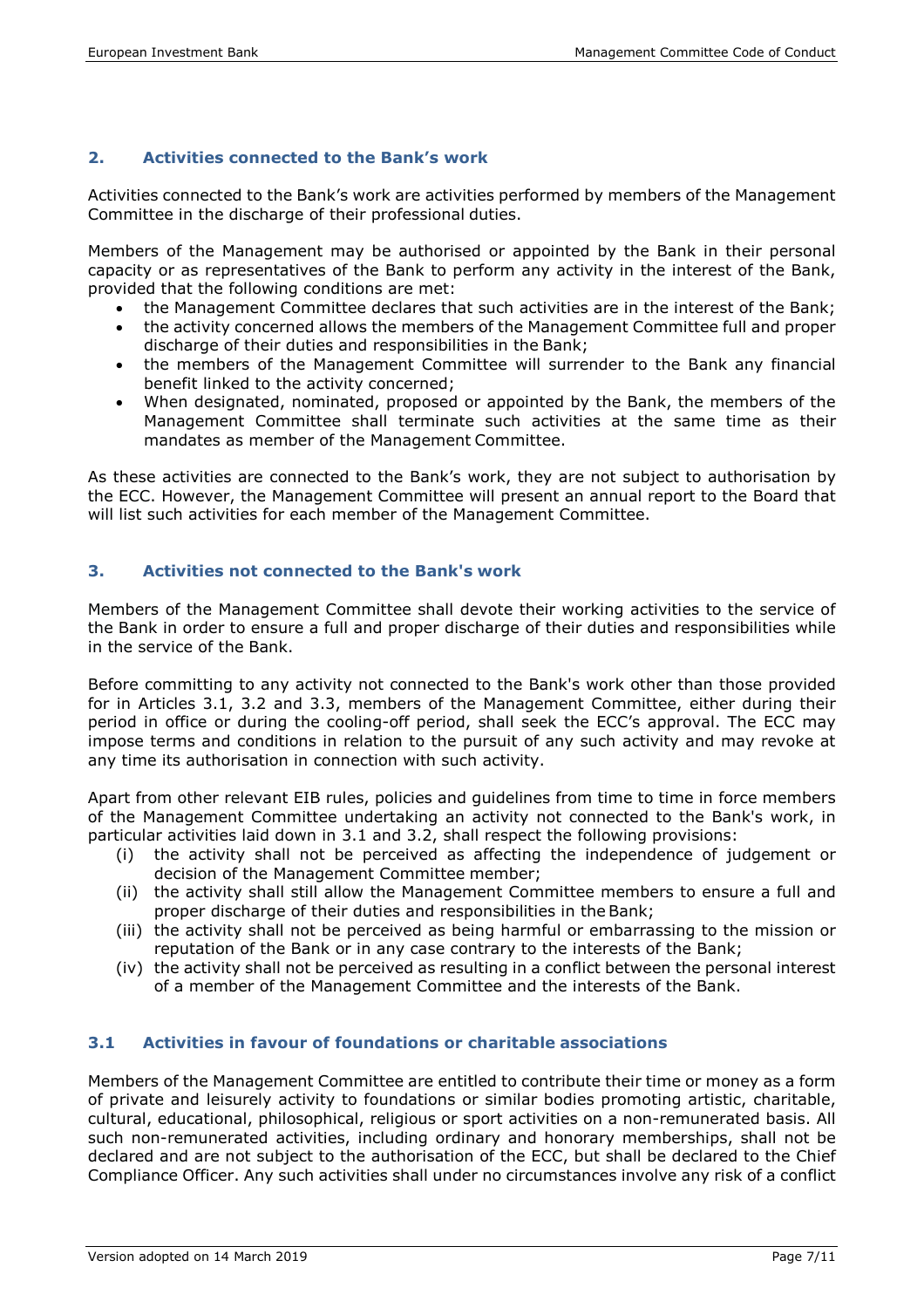of interest and shall not impinge on the discharge of duties by Management Committee members.

Foundations or similar bodies mean not-for-profit organisations or associations which engage in activities in the public interest in the fields mentioned.

Any position other than those held on the above terms under this article shall be authorised by the ECC in accordance with Article 3 above.

#### **3.2 Political Activities**

Members of the Management Committee shall be entitled to be ordinary members of political parties or stand for public elections. For the avoidance of doubt, the mere membership or association to a political party without any active participation and/or related political activity is not subject to authorisation by the ECC.

If members of the Management Committee intend to stand for public elections or political appointments or participate in election campaigning or make public statements or interventions on behalf of any political party or trade union or any other organisation with political affiliation or objectives or actively engage in a political activity, they must seek a decision of the ECC on whether the above envisaged political activities could compromise the availability for service at the Bank of the member of the Management Committee and the proper discharge of his/her professional duties, in which case the ECC shall decide whether the member shall:

- take unpaid leave; or
- resign.

The above political activities shall under no circumstances involve any risk of a conflict of interest.

#### **3.3 Teaching, publications and speeches**

Unpaid courses given from time to time in the interest of the European integration and other communication activities on areas of European Union interest shall not require authorisation by the ECC.

Any remuneration including royalties from copyright in publications related to their activity at the Bank, articles, speeches or conferences shall be paid over to a charity of their choice.

Members of the Management Committee may deliver lectures, write articles or books and pursue similar activities of an academic nature, provided that such activities are in line with the Code, in particular as regards confidentiality.

Where members of the Management Committee act on a private capacity they shall, as appropriate, state that any views and opinions that they may express do not necessarily reflect the views and opinions of the Bank.

#### **4. Activities during cooling-off period**

Whenever a former member of the Management Committee intends to engage in an official or professional position or occupation during the twelve months after they have ceased to hold office, whether this is at the end of their mandate or upon resignation, they shall inform the ECC in good time and seek the ECC's general or specific approval. The ECC may impose terms and conditions in relation to the pursuit of any such activity and may revoke at any time its authorisation in connection with such activity.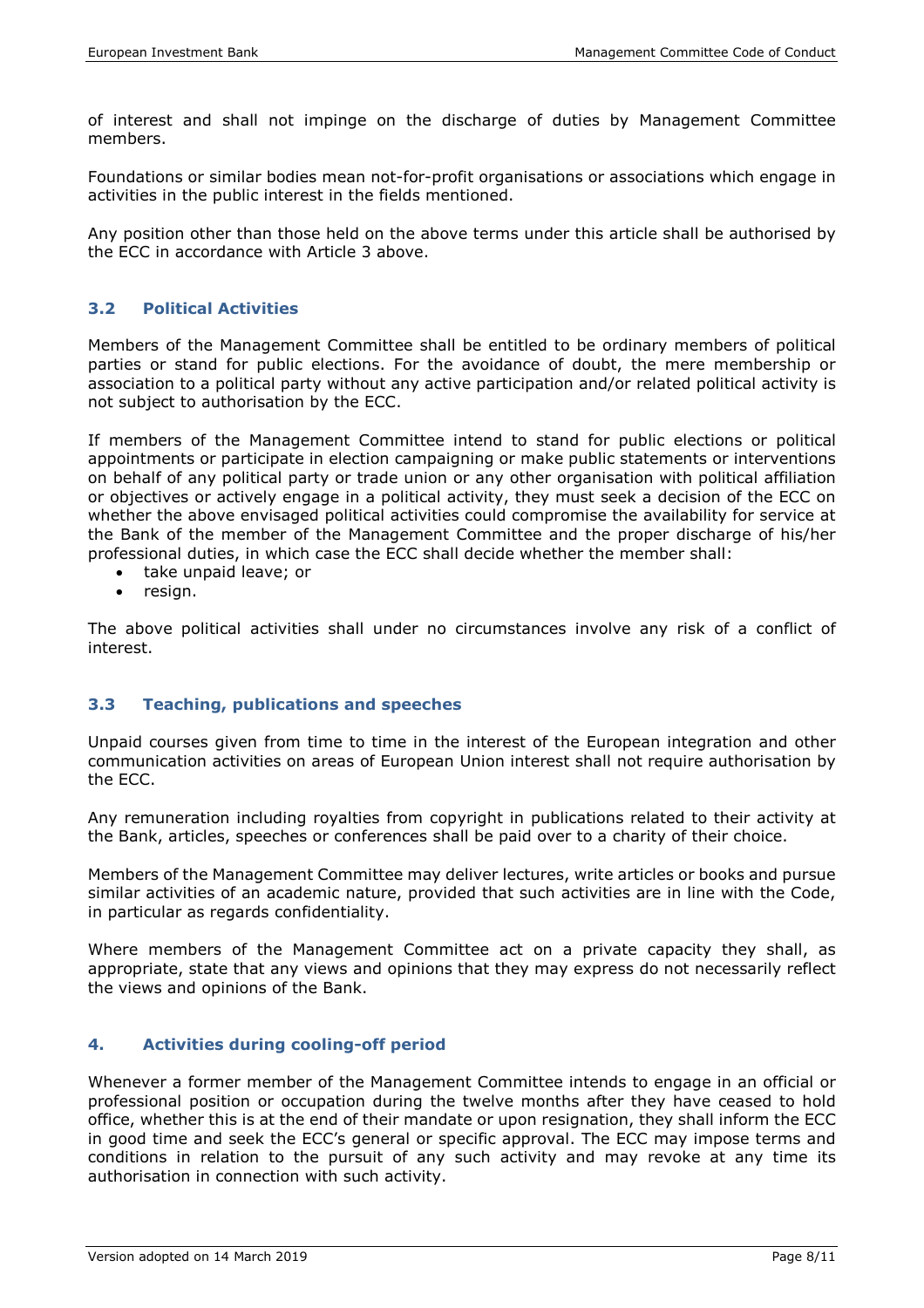During the twelve months after ceasing to hold office, former members of the Management Committee shall not lobby with members of EIB governing bodies and staff of the Bank for their business, client or employer on matters for which they have been responsible within their portfolio of activities as members of the Management Committee during their mandate.

Employment in a public-service capacity and any official public position in a Member State or in any of its public institutions, employment with or membership of the Board of Directors or equivalent decision-making organ of (an)other international organisation(s) or equivalent decision-making organ of (an)other international organisation(s) or multilateral/bilateral financial institution(s) shall not be subject to declaration to the ECC and shall not require ECC approval.

# **5. External relations**

Members of the Management Committee may, by their actions, adversely affect the Bank's reputation. They must therefore behave irreproachably and with dignity in all professional contacts with the outside world.

In discharging their professional duties, members of the Management Committee are required to conduct themselves in a professional and courteous manner in all forms of communication, whether oral or written, including e-mails, over the internet, electronic bulletin boards or any other means of electronic communication.

# **5.1 Fair practices**

Members of the Management Committee shall always endeavour to deal fairly and in good faith with third parties and in particular with the Bank's business partners and stakeholders.

# **5.2 External communications**

Members of the Management Committee should avoid taking any stance or expressing any point of view which might prove embarrassing to or give a false image of the Bank, raise doubts as to the Bank's policies and practices or encourage unwarranted expectations as to the possible granting or terms and conditions of a loan or any other operation or transaction conducted with the Bank.

Whenever, in the course of discharging their duties, members of the Management Committee are prompted to express themselves on the policies adopted by the institutions or bodies of the European Union or on the relations of the Bank with such institutions or bodies, they must observe due discretion in keeping with the Bank's status as an EU body.

Out of respect for the principle of collective responsibility, Management Committee members shall not make any public comment which would call into question a decision taken by the Management Committee or by any other Governing Body of the European Investment Bank. They shall also refrain from disclosing what is said at Management Committee meetings or at meetings of the other governing bodies.

#### **6. Internal relations**

#### **6.1 General principles to be adhered to in working relations**

The Bank strives to promote working relations based on loyalty and mutual trust. Working relations, irrespective of hierarchical levels, should be characterised by cooperativeness, mutual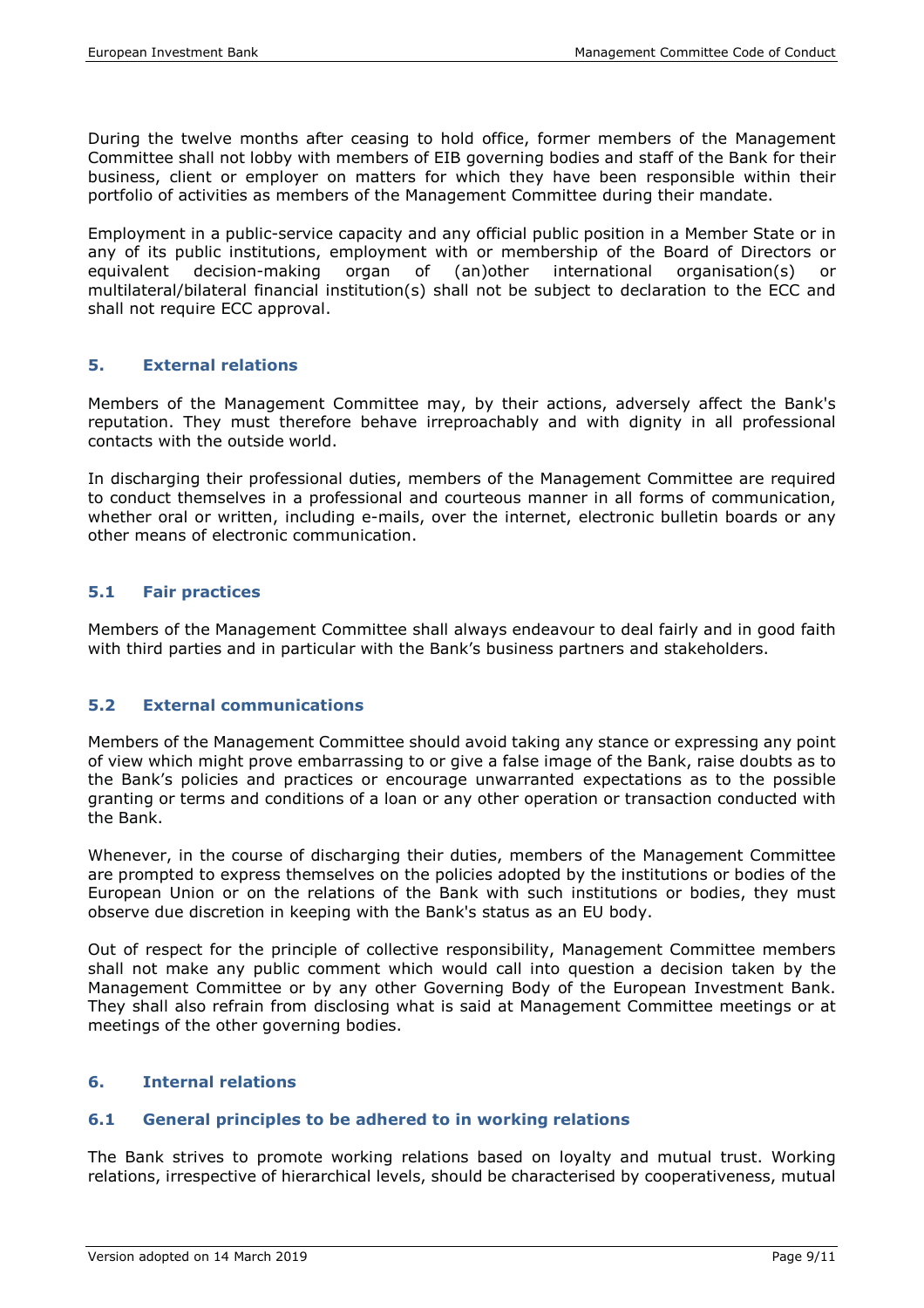respect, non-discrimination and courtesy.

#### **6.2 Behaviour towards subordinates**

Members of the Management Committee are expected to foster an atmosphere conducive to good working relations and to prevent personal conflicts. Subordinates must be treated and assessed with respect and without any favouritism. Criticism must be expressed openly and honestly, without innuendoes or veiled threats. Should serious problems arise with subordinates in the performance of their assigned tasks, the Director of Human Resources must be promptly informed.

#### **6.3 Behaviour between colleagues**

The Bank encourages Members of the Management Committee to demonstrate a spirit of cooperation in good faith. Misinformation or the withholding of information, unwarranted refusal to collaborate with colleagues as well as, in general, obstructive behaviour or systematic denigration, are firmly discouraged at all levels.

# **6.4 Dignity at work**

Harassment and bullying of any kind are unacceptable. The Bank shall offer its support to any victims of harassment and bullying. Members of the Management Committee should be neither victims nor authors of any harassment or bullying. They shall act in accordance with the Bank's policy on Dignity at Work from time to time in force.

#### **6.4.1 Aggravating circumstances**

Where the perpetrators of harassment or bullying are the victim's superior and are able to influence that person's recruitment, professional status or career development and their attitude remains unchanged after having been formally required to cease such harassment, they are guilty of grave misconduct.

#### **6.4.2 Duty to lend assistance**

Members of the Management Committee who witness behaviour constituting any form of harassment or bullying are duty-bound to offer their assistance to the victim and to ascertain that the Director of HR takes appropriate measures.

Members of the Management Committee who, with full awareness of the facts, have prevented or contributed to preventing victims from coming forward or to discrediting them shall be deemed to share responsibility for the situation.

#### **7. Use of Bank services and facilities for private purposes**

Members of the Management Committee may not require any staff members, consultants or any other provider of services to the Bank to carry out private tasks for themselves or their family.

Members of the Management Committee are obliged to respect and protect the Bank's property.

The Bank is prepared to allow the use of its facilities for private purposes on an occasional basis and within reasonable limits. Laptops and other similar equipment may be used on a private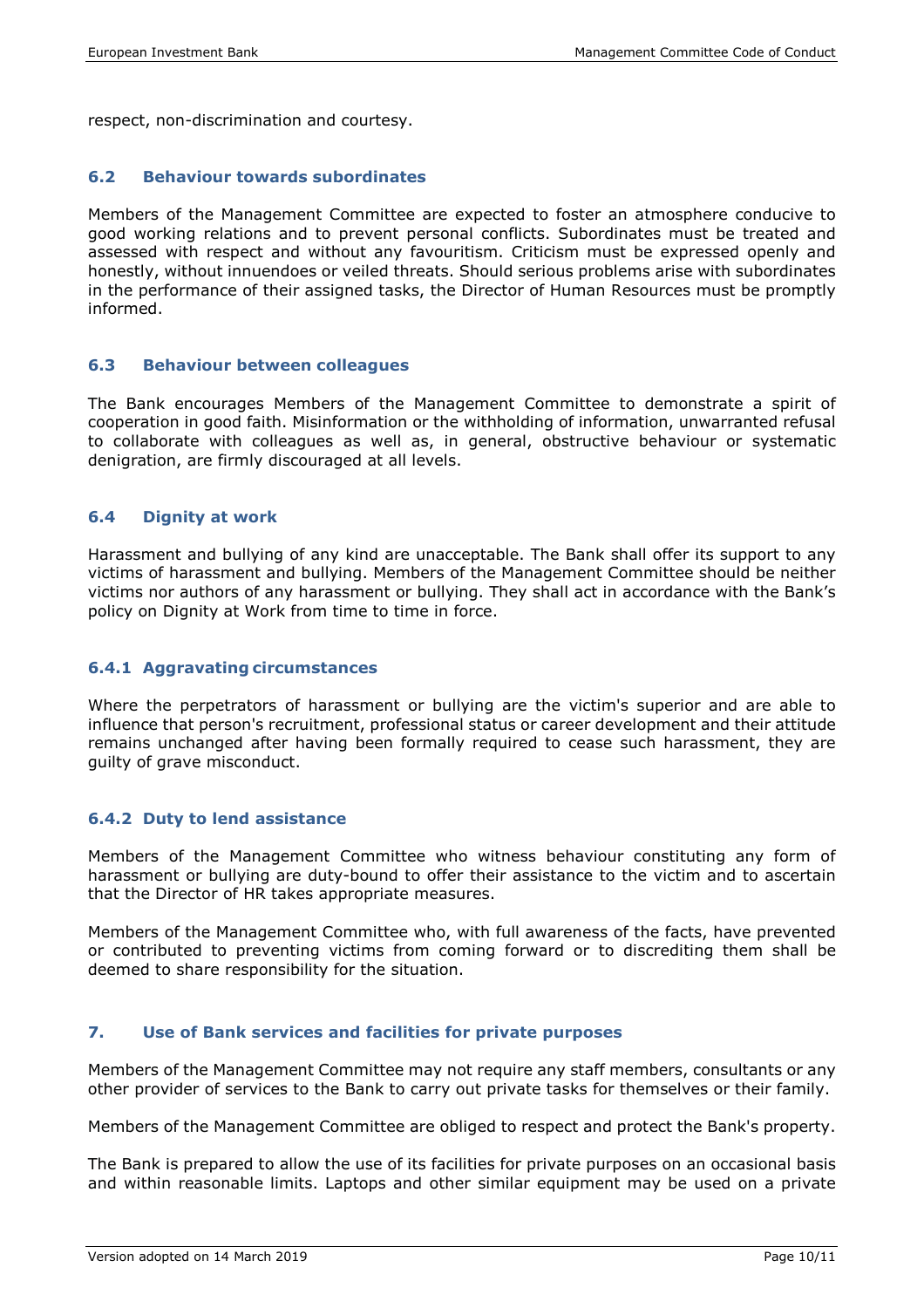basis outside working hours. In any event, the prescribed procedures should be adhered to so that users bear the cost of certain services, notably telecommunications charges.

Management Committee members have an official car and drivers assigned to them at all times. Drivers may not be asked to make private journeys if this involves overtime or mission expenses for the driver, unless the use of an official car is justified by security reasons.

In pursuing any duly authorised activity not connected to the Bank's work, members of the Management Committee may not misuse the Bank's resources or make improper use of the EIB's name, reputation or financial support.

#### **8. Other rules**

The rules set out above are not intended to be exhaustive. Should the application of the rules of the present Code not allow to take a decision with respect to a specific matter, the ECC shall decide on the basis of the principles and the rules in force in Codes of conduct applied to members of the EU Institutions and bodies and to members of the decision-making bodies of the International Financial Institutions.

#### **9. Administration of the Code**

For matters that fall under the scope of the ECC as specified in the Operating Rules of the ECC and this Code, members of the Management Committee should contact in writing the Secretary General, who provides the Secretariat for the ECC and informs the members of the ECC accordingly.

For guidance on any other matter regarding the present Code, members of the Management Committee should contact the Chief Compliance Officer directly. In line with the Operating Rules of the ECC any member of the Management Committee may, on a strictly confidential basis, also informally consult the CCO.

Any such informal and confidential consultation shall be deemed to be for general preliminary information purposes only and shall not be binding for future ECC decisions on the relevant matter.

Members of the Management Committee may put forward their objections at all stages of any disciplinary proceeding instituted against them.